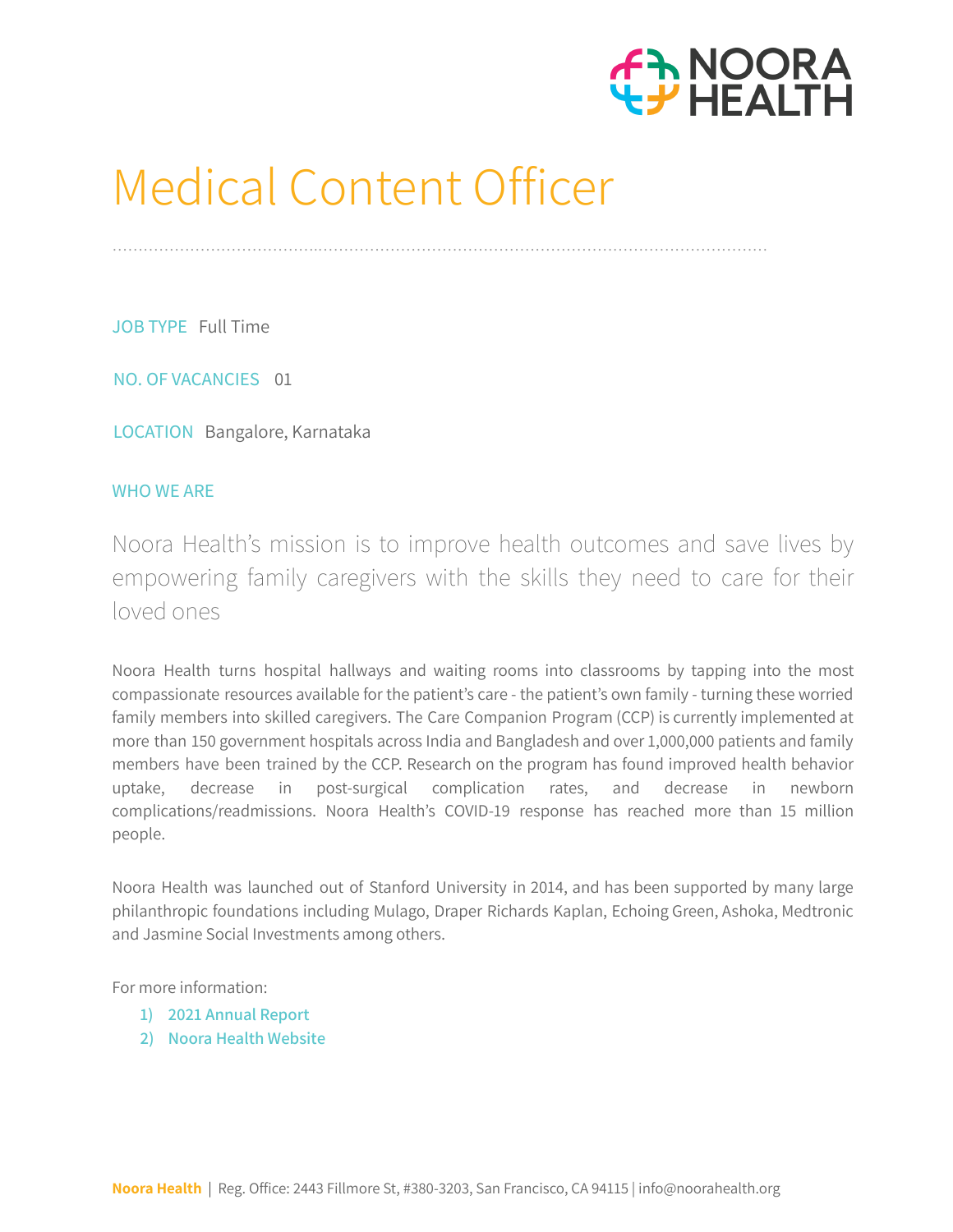

At Noora Health, we value diversity. Diversity includes but is not limited to gender identity, caste, religious practice, sexual orientation, ability, among many others. We encourage people from all backgrounds to apply for positions at Noora Health

## JOB DESCRIPTION

The Medical Content Officer should be committed towards and passionate about public and community health and health education, and ready to join our dynamic team of creative designers, public health experts, and behavioural researchers in order to advance the Care Companion Program. Overall, the role will be focused on developing a health education curriculum based on government guidelines and local health practices and transforming this content for visually compelling artefacts that can be used for health education. This content may be used over mobile phone platforms, in-facility training, and many other formats that reach thousands of people daily.

## **EXPECTATIONS**

- Owns the Content Writing process for a particular medical condition area (we currently have programs in Maternal and Child Health, General Medical & Surgical, Tuberculosis, Oncology, Cardiology):
	- Keeps up-to-date with the latest guidelines, government priorities and research around health behaviours and practices
	- Visits hospitals and conducts field research to understand community perspective and challenges at the health systems level and how they can be addressed via the health education curriculum
	- Drafts the medical content for various condition areas contextualised to the geography of interest, based on needs finding insights and desk research (literature reviews, review of clinical guidelines)
	- Works with creative writers, designers and translators to transform medical content to effective health communication material that results in health behaviour change and increased uptake of crucial skills and practices at the hospital and home
	- Works collaboratively with the medical team and other Noora teams (design, research, training) to support on visual design and training activities